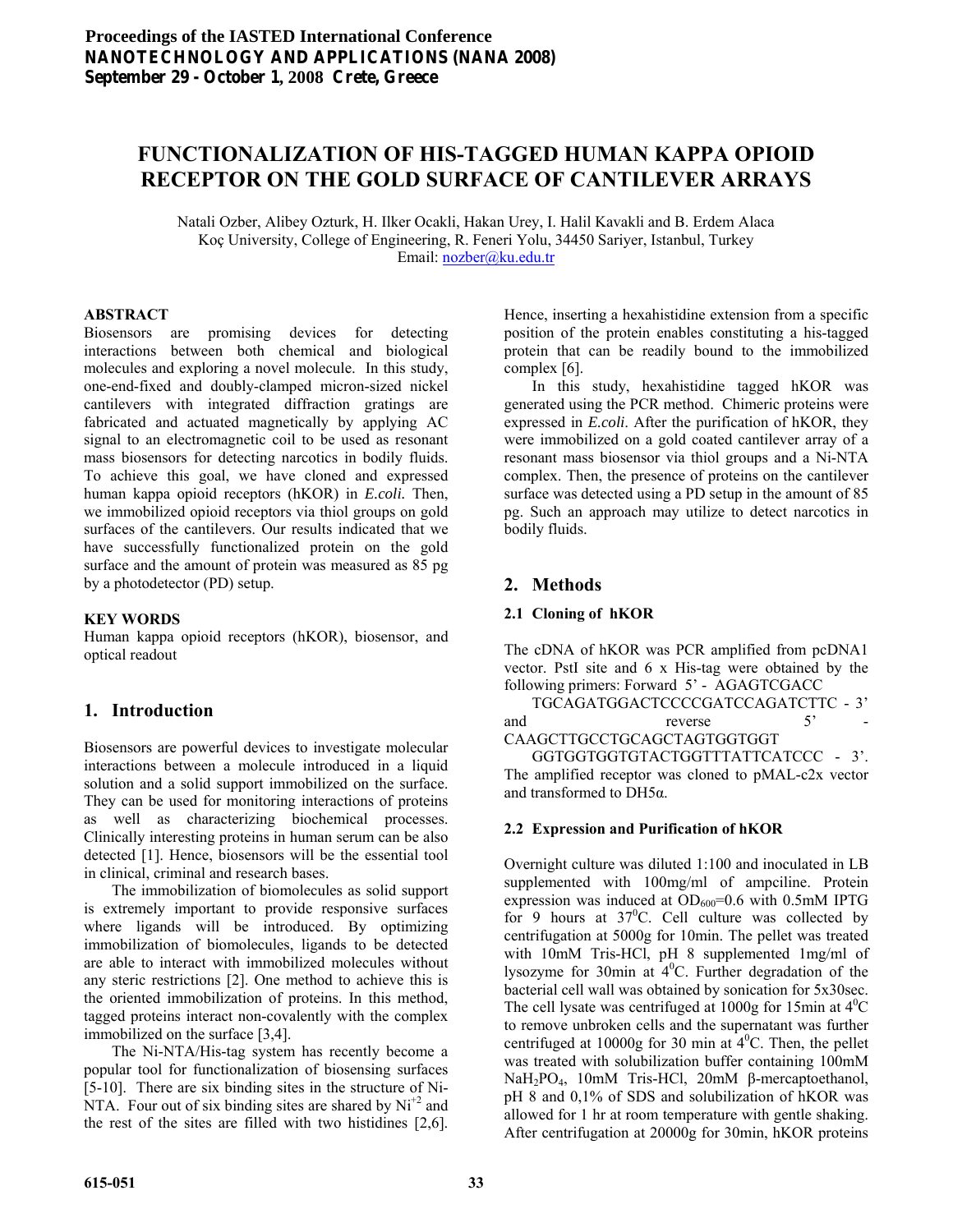were incubated with Ni-NTA resin, which was prequilibriated with the solubilization buffer, for 1hr at room temperature. The MBP-hKOR-6XHis was eluted with solubilization buffer containing 300mM imidazole. The eluted protein was dialyzed against 100mM NaH<sub>2</sub>PO<sub>4</sub>, 10mM Tris-HCl, pH 8, 0,1% SDS (w/v) and 50%Glycerol (v/v) for overnight at room temperature to be stored at  $-20^0C$ .

#### **2.3 Western blot analysis of hKOR**

After SDS-PAGE with 10% polyacrylamide gel was performed; separated proteins were transferred to nitrocellulose membrane for western blot analysis. The proteins were detected by anti-his probe (1:750) and AP conjugated anti mouse IgG (1:10000).

### **2.4 Immobilization of hKOR on a gold surface**

Thiol groups were formed on the gold surface as in [10]. The protein was allowed to be immobilized on gold surface, which was equilibrated previously with the solubilization buffer without β-mercaptoethanol, for 1hr with gentle shaking. Then, the gold surface was blocked by 5% BSA for 1 hr to avoid any non-specific protein binding. To verify immobilization of proteins on gold surfaces, a 5x5mm gold coated test sample was treated with anti-his probe (1:750), and subsequently with FITC conjugated anti mouse IgG (1:750) for 1hr after immobilizing the proteins. Then, the test sample was examined under fluorescence microscopy with 10x magnification. All processes were held at room temperature.

### **2.5 Detection of Opioid Receptors**

The detection mechanism is based on the measurement of the shift in the resonance frequency. Each cantilever has a unique resonance frequency which is a function of its mass and stiffness. Once the mass changes due to the accumulation of species on the cantilever, the resonance frequency also changes. This change is then directly related to the change in mass.

 In our approach a diffraction grating was integrated to the tip of each cantilever for interferometric measurements. Using a PD setup the resonance frequency could be picked up with good accuracy. In fact, a comparison of the PD measurements with those obtained on a commercial Doppler vibrometer yielded errors less than half a percent. Furthermore, PD measurements were observed to be immune to environmental noise as opposed to vibrometer measurements which required vibration isolation.

 The fabrication of the sensor was based on a singlestep photolithography followed by electroplating and release (Fig. 1).  $A \le 100$  Si wafer was first coated with 10nm thick Cr and 100 nm thick Au layers by sputtering. These would serve as the seed layer for the subsequent Ni plating. After the Au surface was patterned with lithography, Ni plating was carried out in a conventional nickel sulphamate bath [11]. A variety of cantilever widths from 4 to 10 μm were used. Cantilever lengths were taken to be ten times the width. Formation of cantilevers by plating was followed by the removal of Au and Cr from the Si surface and release of the cantilevers in a 35% KOH solution at 80 °C, where Ni served as a natural mask. Etching of Au was carefully timed to avoid removal of the Au coating from beneath the cantilevers for further functionalization.



Figure 1. A. Fabrication flow: (i) Standard wafer cleaning.

(ii) Sputtering of Ti /Au (10nm/100 nm) (iii) UV-Photolithography. (iv) Electroplating of Ni as structural layer (v) Photoresist strip and etching of Au and Ti layers (vi) Anisotropic Silicon etching. B. An array of fabricated cantilevers with a thickness of 0.7µm and with a platform of four 3 µm-period diffraction gratings.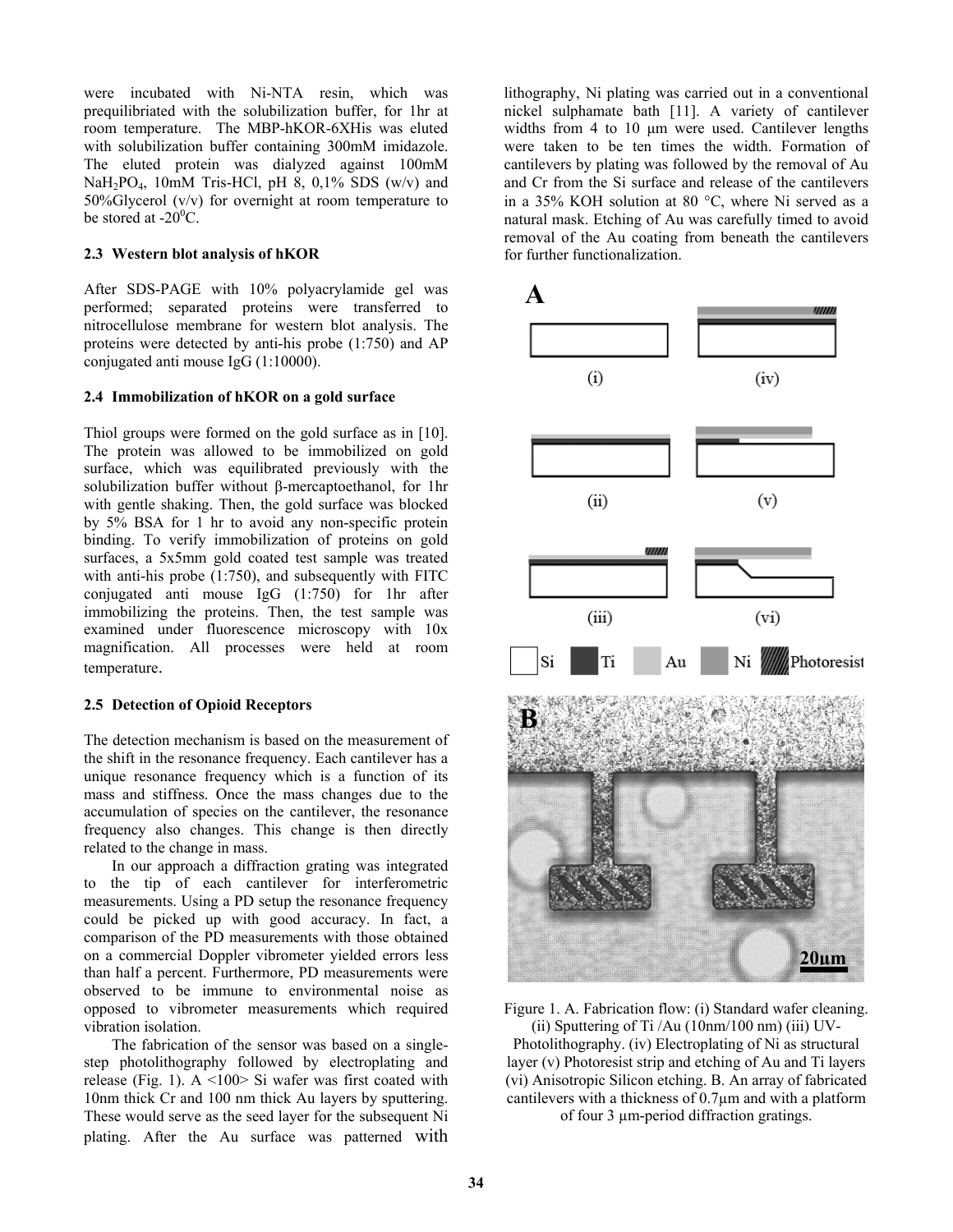For resonance frequency measurements grating interferometry was used as indicated above. Cantilevers were actuated by an external magnetic coil. A laser source was used to illuminate the grating, which served as the measurement platform, whereas Si surface below was used as the stationary reference. The intensity of the diffracted light changed periodically as a function of the distance from the cantilever to the Si surface. Hence, monitoring of this modulation via PD lead to the direct measurement of the frequency. The point where the maximum peak-to-peak voltage was obtained was considered as resonance.

## **3. Results and Discussion**

#### **3.1 Expression and Purification of hKOR**

hKOR expression was optimized by taking samples at every 3 hr. The optimum expression level was found to be highest after 9hrs (data not shown). The purification of recombinant proteins was performed by Ni-NTA resin. Then, stability and intactness of protein were controlled by the Western Blot analysis. The apparent molecule weight of hKOR is around 85kDa with fusion protein MBP (~40kDa) as shown in Fig 2. This indicates that the protein is intact and stable under our purification system.



Figure 2. Western blot analysis of purified hKOR. Histidine tagged hKOR is at 85kDa with fusion protein MBP.

#### **3.2 Immobilization of hKOR on gold coated cantilever array**

hKOR proteins were immobilized on the surface of the cantilevers manufactured by [12]. First, DSP and Lysine-NTA were reacted to form a functional group to be able to crosslink protein on the surface. The complex was added on the surface followed by the addition of  $NiCl<sub>2</sub>$  and the protein. To see whether proteins were immobilized on the surface, the antibody that recognizes the His tag was cross-reacted with the gold surface. Then, the secondary antibody, which is FITC-conjugated, was added on the surface to detect the primary his-tag antibody. Immobilization of proteins on the gold surface is observed using fluorescence microscopy as shown in Fig. 3A where

bright spots represent immobilized protein molecules. No signal is observed at the blank surface (Fig. 3B), which indicates that antibodies do not bind non-specifically and signals observed at Fig 3A are possessed by immobilized protein molecules.



Figure 3. Fluorescence microscopy results of immobilized proteins with magnification of 10x. A. Immobilized hKOR on gold surface treated with FITC conjugated IgG (1:250) B. Blank gold surface treated with FITC conjugated IgG (1:250).

#### **3.3 Detection of Opioid Receptors**

The results of frequency measurements prior and after the functionalization of a 7 μm-wide cantilever with a length of 70 μm are given in Fig. 4. The total shift in the frequency amounts to 180 Hz which corresponds to a mass accumulation of 85 pg. A monolayer of the proteins on the specific cantilever is estimated to weigh 40 pg. Since hKOR is a membrane protein, micelle formation occurs during purification; hence, an additional mass accumulation is generated.



Figure 4. The shift in resonance frequency of a  $7x70 \mu m$ cantilever upon exposure to opioid receptors.